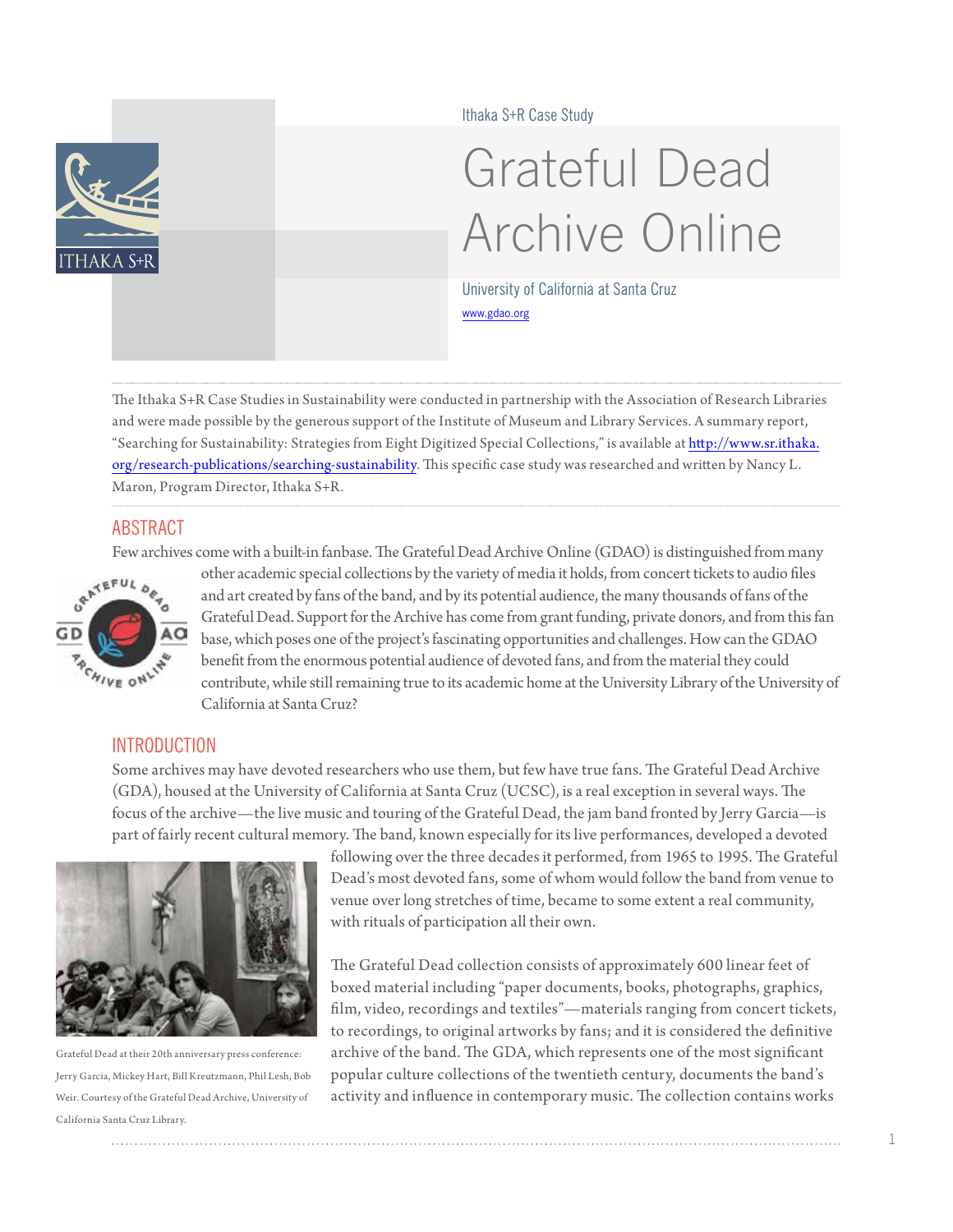by some of the most famous rock photographers and artists of the era including Herb Green, Stanley Mouse, Wes Wilson, and Susana Millman.

The University of California at Santa Cruz is a division of the University of California system with a student body of [1](#page-7-0)7,454, representing 7.37 percent of the full system, according to fall 2012 figures.<sup>1</sup> According to the UCSC Office of Planning and Budget, in 2012 the University Library had an operating budget of over \$8 million, placing it among the smaller research institutions.[2](#page-7-1) Its special collections group had done some work in

In 2008, the remaining members of the Grateful Dead decided to donate the collection to the University of California at Santa Cruz. It was not the first donation from band members to the library, but it was by far the most substantial. With the gift came the stipulation that the contents of the archive be digitized to broaden access

creating digital collections before embarking on the Grateful Dead Archive Online, but never at this scale.<sup>[3](#page-7-2)</sup> According to Robin Chandler, "We had previously been part of other projects, like the Google book scanning project, but then, digitization was done offsite, and we were not dealing with the digital files ourselves, as Google and CDL [California Digital Library] coordinated this. We had done slide scanning, as part of a project with ARTstor, but… these were all smaller projects, with about one

thousand images, not forty-five thousand objects!" Housed at a self-described "smaller institution with many fabulous archival collection, but few large, well-known digital collections," this project offered the opportunity "to develop and maintain a traditional 'digital library collection' in a supportable system, reuse, mix, and blend digital collection with user-contributed digital materials…and to create a new model of sustainable, virtual collection building.["4](#page-7-3)

#### **BACKGROUND**

According to former University Librarian Virginia Steel, who is now University Librarian at UCLA, "We first learned about the existence of the archive from a faculty member, Fredric (Fred) Lieberman. He teaches a course every year or two (on the Grateful Dead) and is a longtime collaborator with Grateful Dead drummer Mickey Hart. Fred learned the band was looking for a permanent home for its archive. They had spoken with several archives, but were not satisfied with the response they were getting. Fred encouraged us to approach the business manager of GD Productions, to start a conversation about the possibility of the archive coming to Santa Cruz."



Jerry Garcia with a banjo. Courtesy of the Grateful Dead Archive, University of California Santa Cruz Library

In 2008, the remaining members of the Grateful Dead decided to donate the collection to the University of California at Santa Cruz. It was not the first donation from band members to the library, but it was by far the most substantial.<sup>5</sup> With the gift came the stipulation that the contents of the archive be digitized to broaden access. This was something the library wanted, given what they anticipated would be demand for access to these materials from the campus alone, but it was also, according to Robin Chandler, now Associate University Librarian for Collections and Library Information Services (former project manager for the Grateful Dead Archive Online), a stipulation that "comes from the culture of [the Grateful Dead's] tape sharing. They wanted to share back with their fans." The plan was for the library to seek grant funding for the digitization, while the university would seek to endow a permanent Grateful Dead archivist position. Band members offered to help with fundraising activities to this end.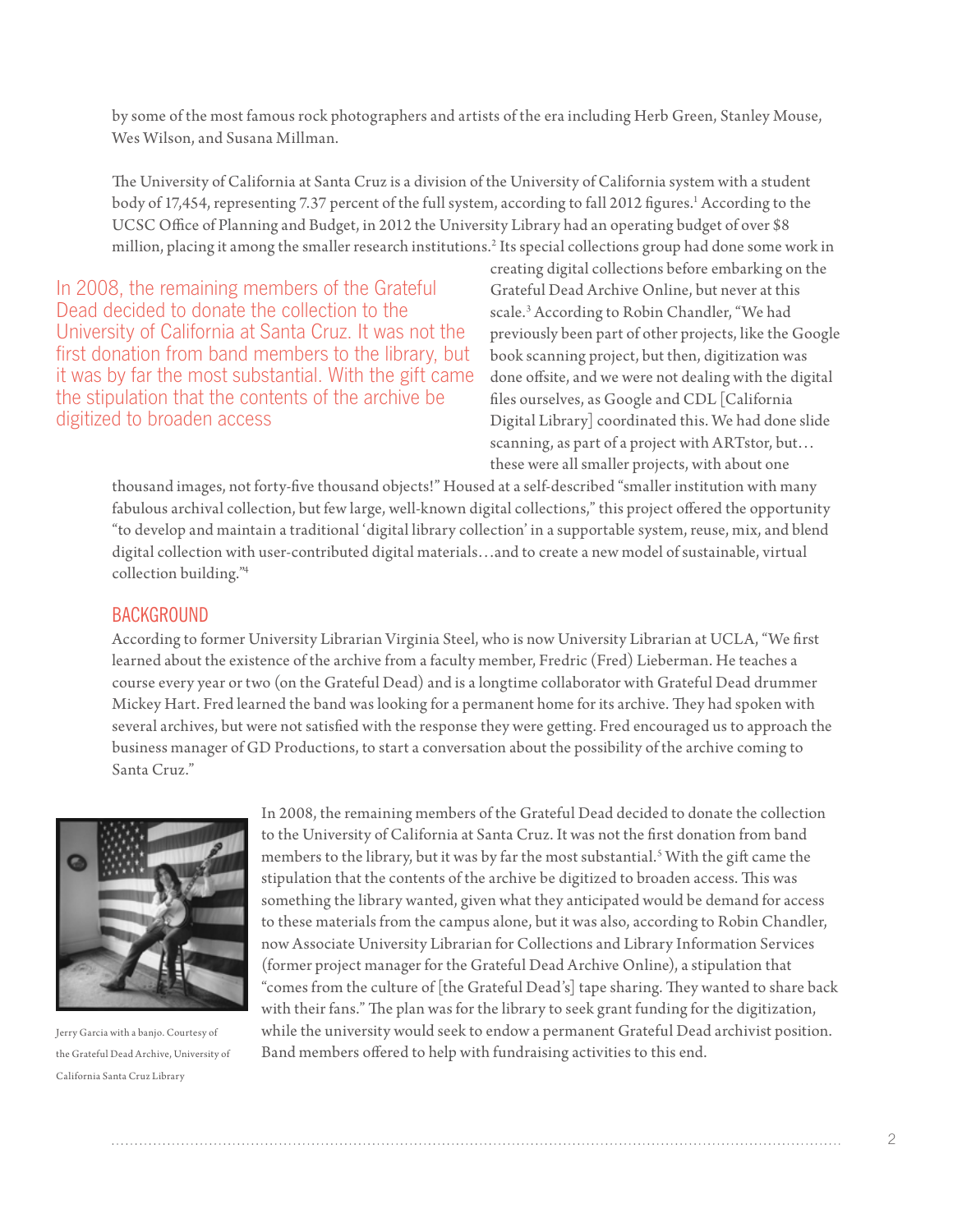According to Head of Digital Initiatives Sue Perry, "we saw this as a way to possibly 'leapfrog' over the smaller steps and get the digital library program really going quickly, a way to leverage the collection to give a boost to the full collection." Added Chandler, "the project team was feeling a little overwhelmed at the beginning, but everyone jumped on it," embracing the chance to learn the new tactics that were needed to implement the plan.

# The real test of the sustainability of the project will be in the scholarly and public impact the archive is able to achieve

Startup costs for the project were funded by a \$615,174 IMLS National Leadership Grant to "digitize materials from the Grateful Dead Archive and make them accessible in a unique and cuttingedge website, the "Virtual Terrapin Station" named

after an album by the band.<sup>6</sup> Funding was contributed by the UCSC University Library, which included \$1[.6](#page-8-1) M in cost sharing (the original grant proposal spoke of just \$340,921) to cover the purchase of scanning equipment, hiring the services of a full-time archivist entirely devoted to managing this archive, and staff engaged in digitization, metadata creation, and rights management. Staffing for the grant-funded phase of the project included a project manager (Robin Chandler); a programmer to develop the site using the open-source Omeka platform; an archivist to help advise on descriptive metadata, organize the collection, and guide the prioritization of items for digitization; and archivists and metadata specialists drawn from Special Collections and Digital Initiatives to accession and create metadata for materials in the digitization queue. The team also needed copyright expertise. The grant included funds to bring in consultants, but as Chandler pointed out, "serendipity comes into play." They formed an intellectual property (IP) strategy group that included Katie Fortney, Collection Development Librarian, $^7$  who helped develop evaluation methods for the copyright status of items in the collection. The IP strategy group crafted a set of recommendations that were reviewed by a consultant, Peggy Hoon, Scholarly Communications Officer at the University of North Carolina at Charlotte. Hoon's review included an overview of copyright strategies employed by academic libraries digitizing special collections. Towards the end of the project, the group's approach was validated by the Association of Research Libraries Code of Best Practices in Fair Use for Academic and Research Libraries. As a result of this work, Chandler reports that "we have an IP framework that will allow us to proceed with adding additional content to the site as we digitize."

#### SUSTAINABILITY STRATEGY

The sustainability strategy for the Grateful Dead Archive Online includes many elements. In addition to a major fundraising effort aimed at creating an endowed archivist position, building an open-source software platform for the project was seen as an investment in a low-cost way to support not just this project, but others to come. In a sense, the real test of the sustainability of the project will be in the scholarly and public impact the archive is able to achieve, and whether the UC Santa Cruz team will succeed in attracting the legions of Grateful Dead fans to use the site and also to continue contributing their own artifacts and commentary to the collection over time.

#### Economic Model

The GDAO was always conceived of as a project that would continue to grow, so it was a given that there would be significant ongoing costs to cover, including project management, a full-time archivist, and ongoing web development. As new material is being added to the site, there are also costs to support the machinery to do the scanning itself.

In addition, the question of rights management did not end at launch. According to Sue Perry, "once we got up and running, we determined we needed a rights management coordinator, brought on at half time for over a year; we also did hire a consultant on copyright and IP issues—putting it simply, to make sure we had experts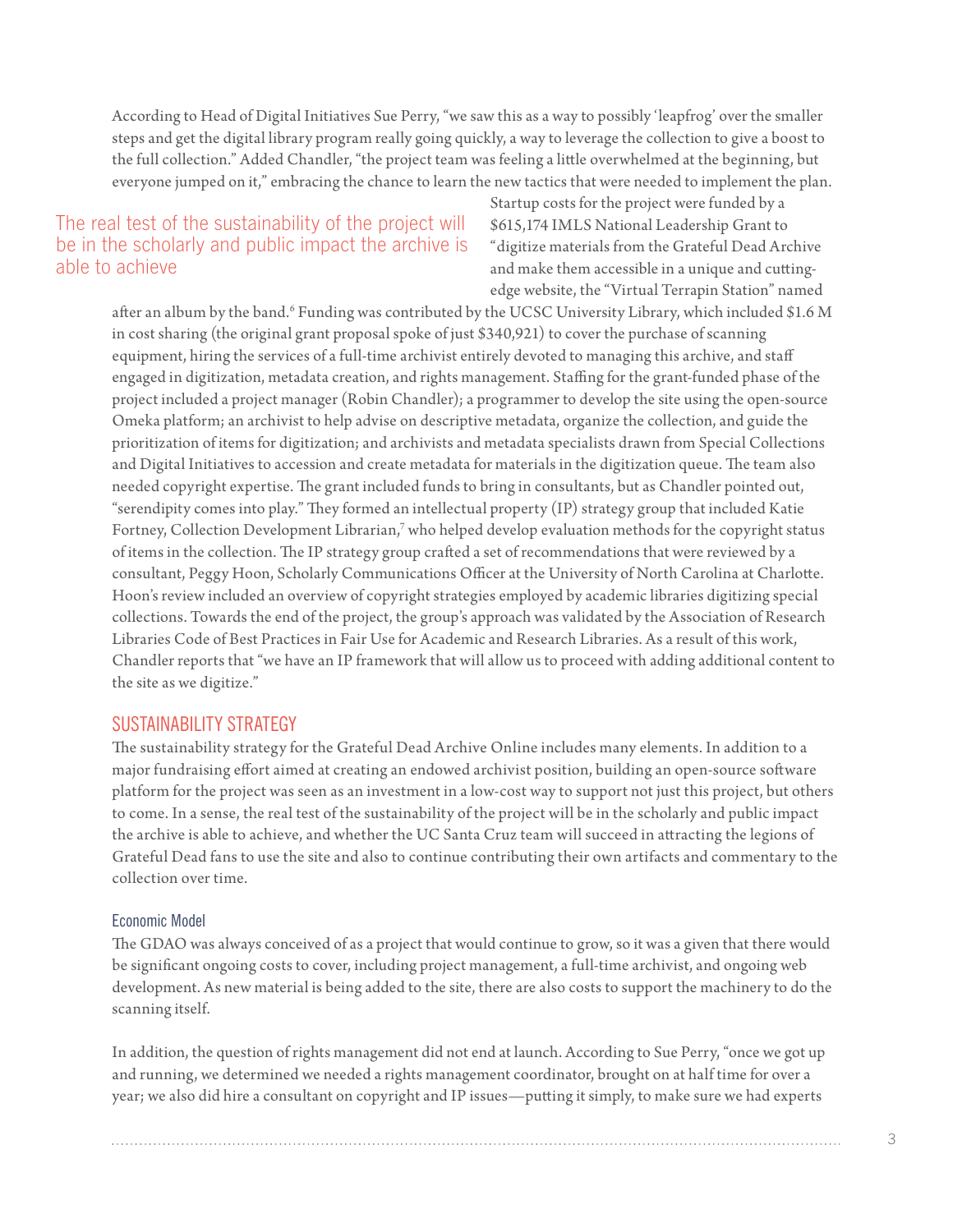who could assess our strategy." They felt the need for expert advice concerning what they wanted to scan, and what could be made available to the public online, including how to handle content contributed by Grateful Dead followers.

For the time being, post-grant, all of these activities are being covered by the operational budget for the library, but going forward, the GDAO team is undertaking several strategies to cover the ongoing costs of supporting and growing the online archive. According to Chandler, "To move forward into larger kinds of enhancements, we will need to do fundraising. We will need to work with the community [of fans], our library development officer, and [Grateful Dead Archivist] Nick [Meriwether] to make a case for that vision."

A key part of that fundraising will be the campaign to create an endowment to support the archivist's position, as originally posited in the initial terms of the gift. Ethan Henderson, Senior Director of Development for University Libraries, reports that over the next three to four years the goal is to build "an endowment for the archivist position and to support the archive, to spend on other things, symposia, exhibits...." To fully fund the archivist position, the target for the endowment is \$1 million; with regard to continuing to support additional programming, "it depends how big we want it [the endowment] to be." Raising an endowment is seen as a critical step, as the funding environment in the UC system, according to Henderson, is "getting more grim as we speak. We want to be able to make this archive more accessible, not just electronically, but in person. There is a lot of research being done with the material, and we thought it would be important to make materials available to researchers, offering fellowships to researchers and scholars. There is no way we are able to do that unless we build an endowment."

Grants are still an important funding source, and GDAO has secured a second IMLS grant that will allow the University Library to build out their instantiation of the Omeka platform. In the fall of 2012, UCSC received \$400,000 from IMLS to create "a toolset to help curation of digital content online," according to Perry. Among the sort of tools the team plans to develop are processes for ingesting batches of images, and transcription tools. "Right now, we depend on Grateful Dead fans to give us things on their own. We thought it would be useful if we were to find content in Picassa, on Flickr, etc., where perhaps a fan published large groups of images. If our curator found it, we would want to bring in a batch of images at once, instead of one at a time as is currently supported by Omeka."

In addition, the team has begun to generate some funding through donations, in several ways:

- **Online donation via the GDAO website.** Visitors to the website can choose to support the project by making donations via the site. So far, \$6,265 in online gifts for the Grateful Dead Archive have been received.
- **Large donations from the community.** One donor contributed \$500,000 to create Dead Central, permanent exhibit space at the University Library, to display materials from the Grateful Dead Archive. There was another one-time donation of several thousand dollars to purchase a scanner.
- • **University-wide fundraising initiatives.** Henderson reports that in mid-2013, University Relations will be using GDAO as a test case for a major social-media–enabled fundraising campaign, which will include providing their Facebook and Twitter contacts with a link to encourage giving to GDAO. Library development staff met in late April with the head of social media for the university to develop the campaign, so that when people donate, they will receive some kind of Grateful Dead ephemera. Their plan also includes launching a crowdfunding campaign through Scalefunder [\(www.scalefunder.com](www.scalefunder.com)) "to raise money for a specific GDA project." Their goal for that campaign, to commence in July, is \$5,000.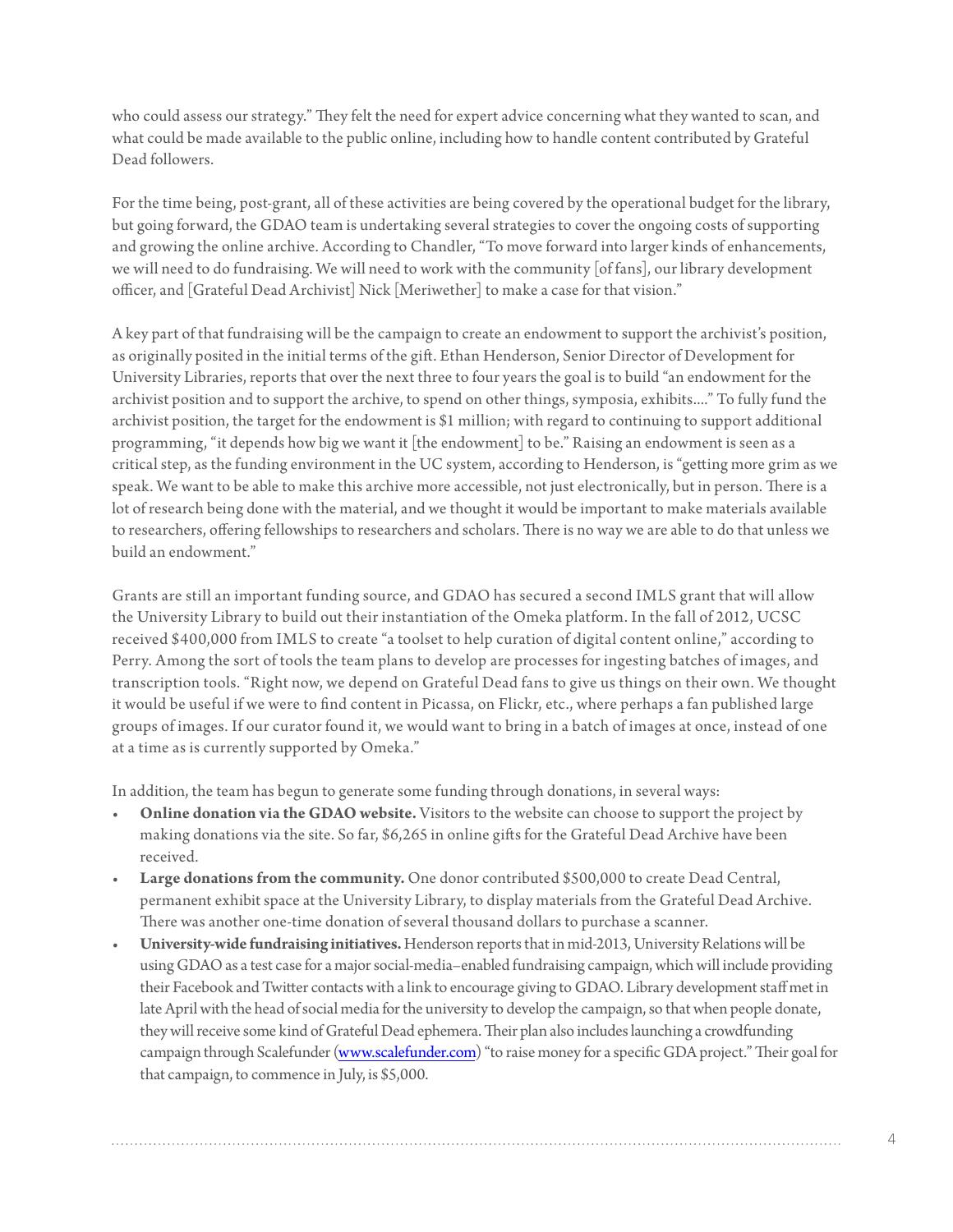Given that the site also actively seeks people's contribution of materials for the archive, the GDAO team has recognized that they need to give thought to what language they use on the website for online fundraising. In late 2012, a prominent "Donate" button was actually intended for those who are considering uploading their own content, not contributing money. The GDAO team has since revised this, calling attention to "Contribute" for those who wish to offer content to the archive; for those wishing to make a donation of funds, the website's footer contains a "Support the GDA" link. It is too early to measure the impact of this change. So far, the fundraising goals are ambitious: to raise at least \$1 million to endow the archivist position, and more, to support ongoing community-based activities. According to Henderson, by summer 2013, the two-year anniversary of the launch of GDAO, they hope to have reached this target.

#### Public Benefit

To some extent, GDAO's ongoing sustainability is contingent upon its ability to attract a strong community of devoted users and user-contributors. The impact of the resource since its public launch in June 2012 can be measured by the level of interaction with this audience:

- As of June 2013, the Grateful Dead Archive's Facebook page had over 86,000 friends.
- Since launch, there have been 115,120 unique visitors to the GDAO site and 885,857 page views.
- GDAO has received 1,150 user comments, ranging from a few sentences to six paragraphs. Some are corrections and some are questions.
- Ninety items have been contributed by users. The majority of these are photos of concerts, band members, artwork created by fans, and ticket stubs. There are also about ten reminiscences ("stories") that have been contributed.
- 56 user tags created, and over 300 items tagged.

While those figures are impressive, they mask a somewhat more complicated picture. The initial launch drew high numbers—over 5,000 visitors per day on several days of the first month—but those figures did not meet the even higher expectations the project leaders had set. Since those early weeks, average monthly usage has fallen to just over 1,000 unique visits per month.

Project leaders uniformly feel that there are many more potential users of GDAO out there. In the near term, Sue Perry's strategy is to try "engaging people where they are…working through the news groups, the Internet Archive. The [GD] Archive itself has [86,000] fans on Facebook.... We can engage people more." Otherwise, the GDAO web operations team, now led by Perry, acknowledges that there is still work to be done in terms of outreach and promotion of the site. To date, they have not really reached out to other social media and to other Grateful Dead sites to pursue inbound links, though they feel this would be a good strategy, and recent efforts at driving traffic by posting on Facebook has been effective.<sup>[8](#page-8-3)</sup> In fact, according to Henderson, the GDAO Facebook page "gets dozens of fans with their own pages every week, who want us to link to them," but so far, GDAO has declined to do this. The development office is "trying to find the medium…if we are not going to link to them, how to get them to link to us? We have unique materials…that they cannot [otherwise] see without coming to campus."

#### KEY FACTORS OF SUSTAINABILITY

**1. Managing the transition from project to service requires planning.** From the start, the GDAO team at first, the project led by Chandler, and now the GDAO web operations team led by Perry—saw that this was not just a digitization project, but an initiative that would have to transition "from project to product."

Chandler stressed the importance of thinking about what the transition would require. "When you start to transition from a project to a product—especially a project with a user component—you need to realize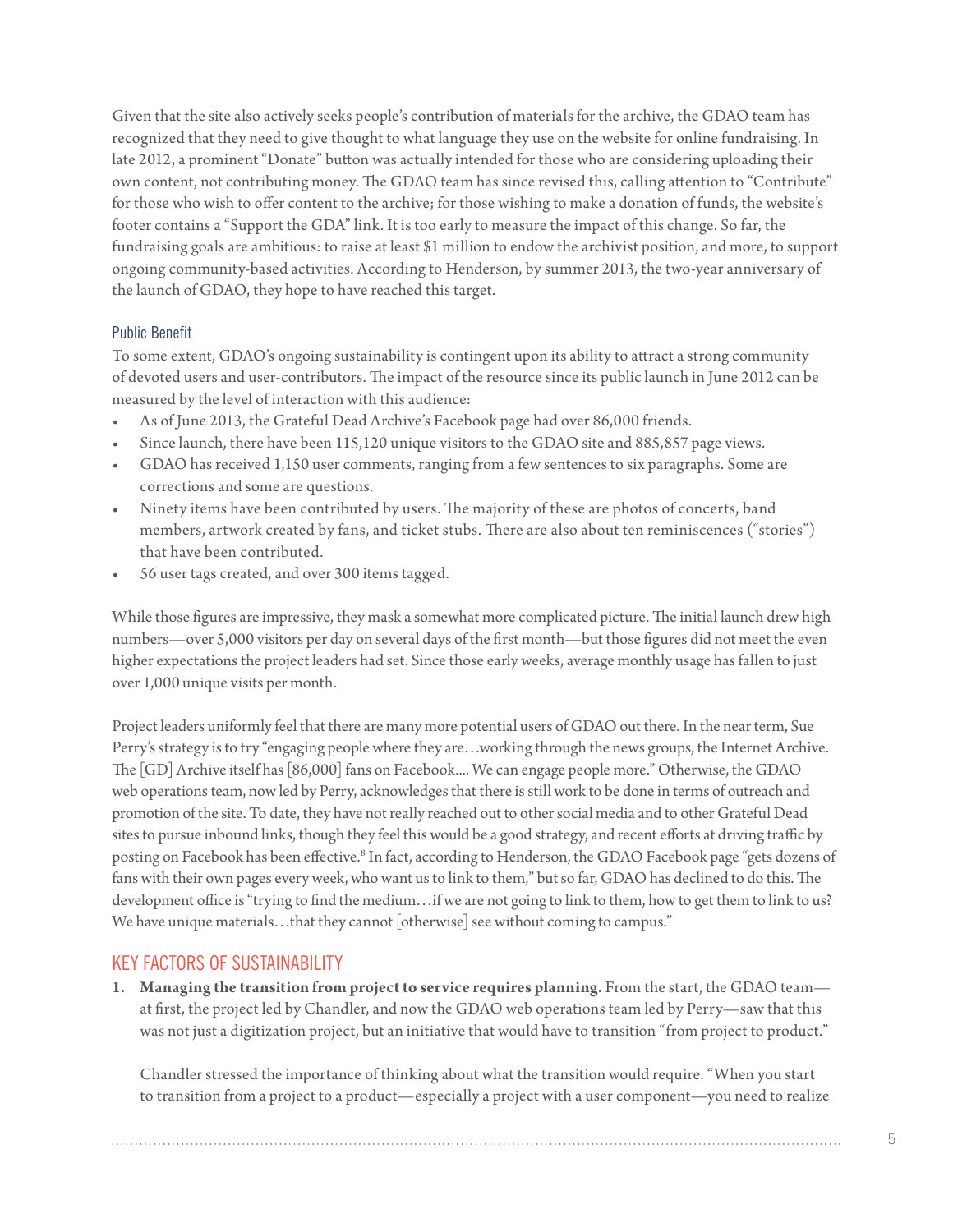that users will interact with the site, and will ask questions, supplying metadata and content, and particularly around something like [community contribution], you need infrastructure that will allow you to receive messages, track them, and be able to answer them; gather data. We needed mechanisms to gather this data and sort it out and get it to the teams…. With any project you work hard to get it out the door, but something like this, with the interaction of all the users—you need to be able to respond to their requests quickly."

One way to do this was to think about how to respond to user feedback. The team decided to put in place a single point of contact for fielding all queries. Today, "all queries go in to one queue, it's like a ticketing system" according to Perry. The volume is about two messages a day, with sometimes more following a podcast or other publicity. There are about five staffers who are tasked with checking the queue and responding. Most queries are users reporting things not working, broken, and some are suggestions for new enhancements. Some are rights claims or requests to take down material (some from people who may not want their early years as Deadheads colliding with their adult professional lives).

Concerns about heavy traffic led to a clever approach: Rather than work with Amazon or another cloudbased service, the project's IT staff "worked with colleagues on campus within some different schools who were able to loan them space in the clusters, to run copies of the system, so that they could essentially direct traffic to multiple copies on campus." As a precaution, in case traffic were to become too great to be handled even in this manner, they developed a "time out" piece: programmers wrote script that will retrieve files from Internet Archive to play Grateful Dead music if servers are busy and a user has to wait for access to the site. So far, however, this has not been an issue.

Despite the forward planning, there have been some difficulties, particularly in the area of ongoing website development. The GDAO programmer, whose position was funded by the original IMLS grant, sought a permanent position and found employment at another university. About two months after his departure in October 2012, UCSC received news that the second IMLS grant for which they had applied, funding development of the Omeka Curation Dashboard, was approved. This project included funding for two years for a programmer. Recruitment for the position is currently underway. While the focus of the position will be on the new grant, Omeka software development and enhancement will benefit GDAO. It is the team's hope for the long term that funds can be raised to support programmers to build new functionality into the GDAO website.

**2. Balancing academic and popular needs helps reach broad audiences.** There was some early concern that an archive devoted to the Grateful Dead was "just not the most solid academic value," so there was concern about some possible pushback, according to Chandler, "but we were able to make the case [that] we were leveraging the grant money and donor money to benefit all parts of our special collections and Digital Initiatives departments." And according to Perry, "faculty on campus are glad to see work on digitization" Beyond that, some faculty, for example in the history department, "were glad do have us develop more expertise about the Omeka software, as this would be a source of advice for other digital humanities projects others were undertaking."

How to balance the archival items in the donated collection with the user-contributed items has been an evolving question. From the outset, the GDAO project team "knew that the quality of submitted materials would not necessarily be 'archival,'" according to Chandler. "It was always an opportunity to build a community collection online, and these submissions could lead to a conversation with the creator about a possible donation," whether of higher resolution images, or physical artifacts, if warranted. To make the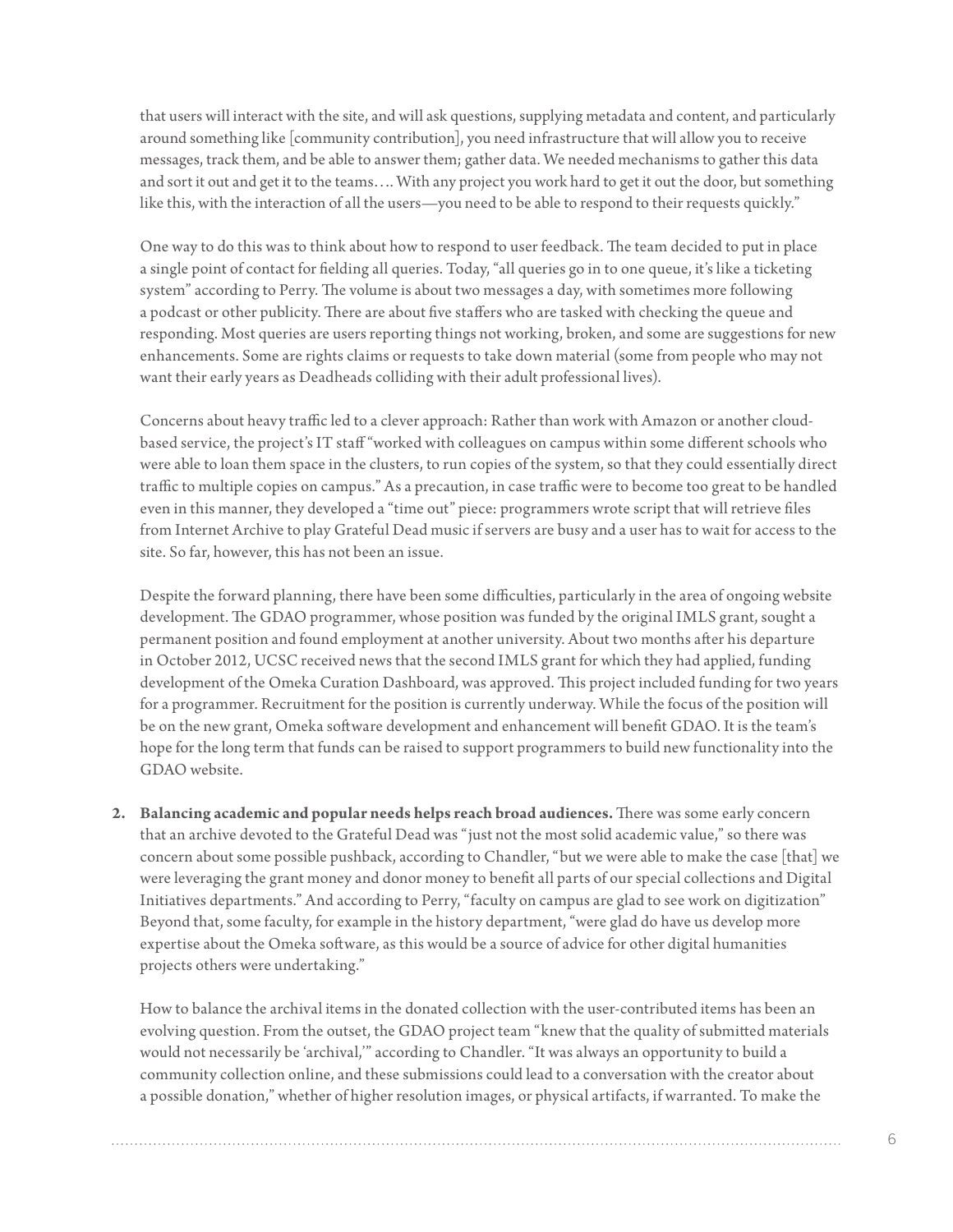distinction between the archival materials and the user-contributed content, new entries are flagged as "Newly Available. Please Review" to encourage users to review the content and flag content they feel is inappropriate. If an item is flagged as inappropriate, an email is sent to the administrators who review it themselves and determine if it merits removal. So far, according to Perry, "the CAPTCHA requirement on the contribution form has been very successful at keeping out inappropriate content (such as spam) and it hasn't been a problem."

**3. There are significant benefits of host support.** For those digital collections fortunate enough to be part of larger, supportive institutions, there are many benefits. GDAO benefits from such services as intellectual property consultation and development work, but as an initiative of the UCSC University Library, it also benefits from services provided by the California Digital Library (CDL). While CDL does not have a direct role in the GDAO website or the Grateful Dead Archive, both benefit from several CDL services, including the Online Archive of California, which hosts the finding aid for the Grateful Dead Archive (described in terms of ten separate series, such as History, Business, Show Files, and so forth);<sup>[9](#page-8-4)</sup> the Merritt Repository, which will be the eventual long-term preservation solution for the materials digitized as part of the original IMLS grant;<sup>10</sup> and the Web Archiving Service (WAS), which supports the crawling and preservation of websites documenting Grateful Dead history and culture. According to Chandler, these websites are "cataloged and integrated into the GDAO website, i.e., they will surface during searching, though access is provided through the WAS website."[11](#page-8-6)

### ONGOING SUSTAINABILITY ISSUES

- **Building the endowment.** Because the mission of the online archive is to continue to gather artifacts and to participate in the Deadhead culture around it, its ongoing costs will continue into the indefinite future. Right now, there are grant funds to support this. The university may need to agree to support staff time beyond the archivist, however, to continue to field requests from the fans who write in.
- • **Engaging with the huge Deadhead fanbase to build the collection.** Outreach has not yet attained the level the team would like to see and thinks the archive merits. Additional outreach could include forging closer ties both with other major Dead-related collections and with fan sites big and small, to fully engage this very enthusiastic fan base in building and using the collection. This work, too, will need to be funded in some way, if the archive is going to meet its goal, and it is not clear that at this time there is staff at the university with this area of expertise.

# LESSONS FOR OTHERS

- **1. Planning for a transition is vital.** The needs of a project post-startup are going to shift. In this case, the team developed a low-touch method for managing the hundreds of user comments that have come in, and was able to foresee and plan for this in advance.
- **2. Outreach takes work** (time, money), but is a critical factor in both building the audience for the resource, and in identifying sources of content and revenue.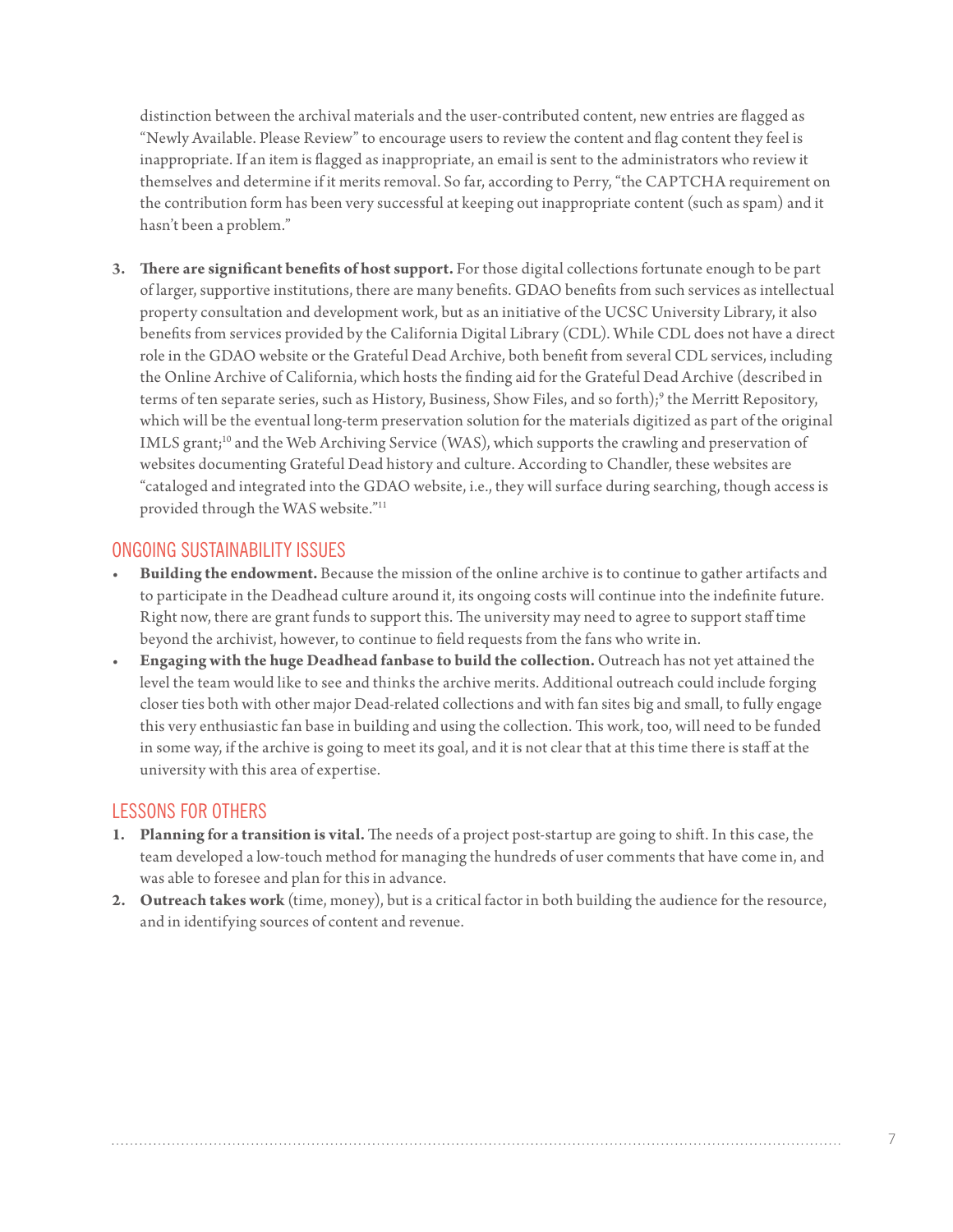# APPENDIX

#### Interviewees

Robin L. Chandler, Associate University Librarian, Collections and Library Information Systems, UCSC University Library Ethan Henderson, Senior Director of Development for University Libraries, UCSC Nicholas Meriwether, Grateful Dead Archivist, UCSC University Library Susan Chesley Perry, Head of Digital Initiatives, UCSC University Library Virginia Steel, former University Librarian, UCSC University Library (2005-2013); current University Librarian, University of California at Los Angeles

#### Resources Consulted

Wallace Baine, "Grateful Dead Archive Makes Its Public Debut in New York," Santa Cruz Sentinel, March 3, 2010, [http://www.santacruzsentinel.com/localnews/ci\\_14503056.](http://www.santacruzsentinel.com/localnews/ci_14503056)

Joshua Green, "A Brief Guide to Dead Scholarship," The Atlantic, March 20, [http://www.theatlantic.com/](http://www.theatlantic.com/magazine/archive/2010/03/a-brief-guide-to-dead-scholarship/307937) [magazine/archive/2010/03/a-brief-guide-to-dead-scholarship/307937/](http://www.theatlantic.com/magazine/archive/2010/03/a-brief-guide-to-dead-scholarship/307937).

Joshua Green, "Management Secrets of the Grateful Dead," The Atlantic, March 2010, [http://www.](http://www.theatlantic.com/magazine/archive/2010/03/management-secrets-of-the-grateful-dead/307918) [theatlantic.com/magazine/archive/2010/03/management-secrets-of-the-grateful-dead/307918](http://www.theatlantic.com/magazine/archive/2010/03/management-secrets-of-the-grateful-dead/307918)/.

IMLS Final Performance Report Narrative for "Creating a Virtual Terrapin Station," 2012.

IMLS Interim Performance Report Narrative for "Creating a Virtual Terrapin Station," October 31, 2011.

Nick Paumgarten, "Deadhead: The Afterlife," The New Yorker, November 26, 2012.

Virginia Steel (University Librarian, UCSC University Library), Principle Investigator, "Creating a Virtual Terrapin Station: Blending Traditional and Socially Constructed Archives for Research, Teaching, and Cultural Enrichment," proposal narrative for IMLS National Leadership Grant, 2009.

David A. Wallace, "Co-creation of the Grateful Dead Sound Archive: Control, Access, and Curation Communities," in Community Archives: The Shaping of Memory, ed. Jeannette A. Bastian and Ben Alexander (London: Facet Publishing, 2009).

#### **NOTES**

- <span id="page-7-0"></span>1 University of California, Statistical Summary of Students and Staff, Fall 2012, [http://legacy-its.ucop.edu/](http://legacy-its.ucop.edu/uwnews/stat/statsum/fall2012/statsumm2012.pdf) [uwnews/stat/statsum/fall2012/statsumm2012.pdf](http://legacy-its.ucop.edu/uwnews/stat/statsum/fall2012/statsumm2012.pdf).
- <span id="page-7-1"></span>2 UC Santa Cruz Office of Planning and Budget, "The Birds Eye View," 2012–13, p. 75, [http://planning.ucsc.](http://planning.ucsc.edu/budget/Reports/profile2012.pdf) [edu/budget/Reports/profile2012.pdf](http://planning.ucsc.edu/budget/Reports/profile2012.pdf).
- <span id="page-7-2"></span>3 Grateful Dead Archive Online website, available at<www.gdao.org>.
- <span id="page-7-3"></span>4 "Creating a Virtual Terrapin Station: Blending Traditional and Socially Constructed Archives for Research, Teaching, and Cultural Enrichment," proposal for IMLS National Leadership Grant. file copy, office of the University Librarian, UCSC.